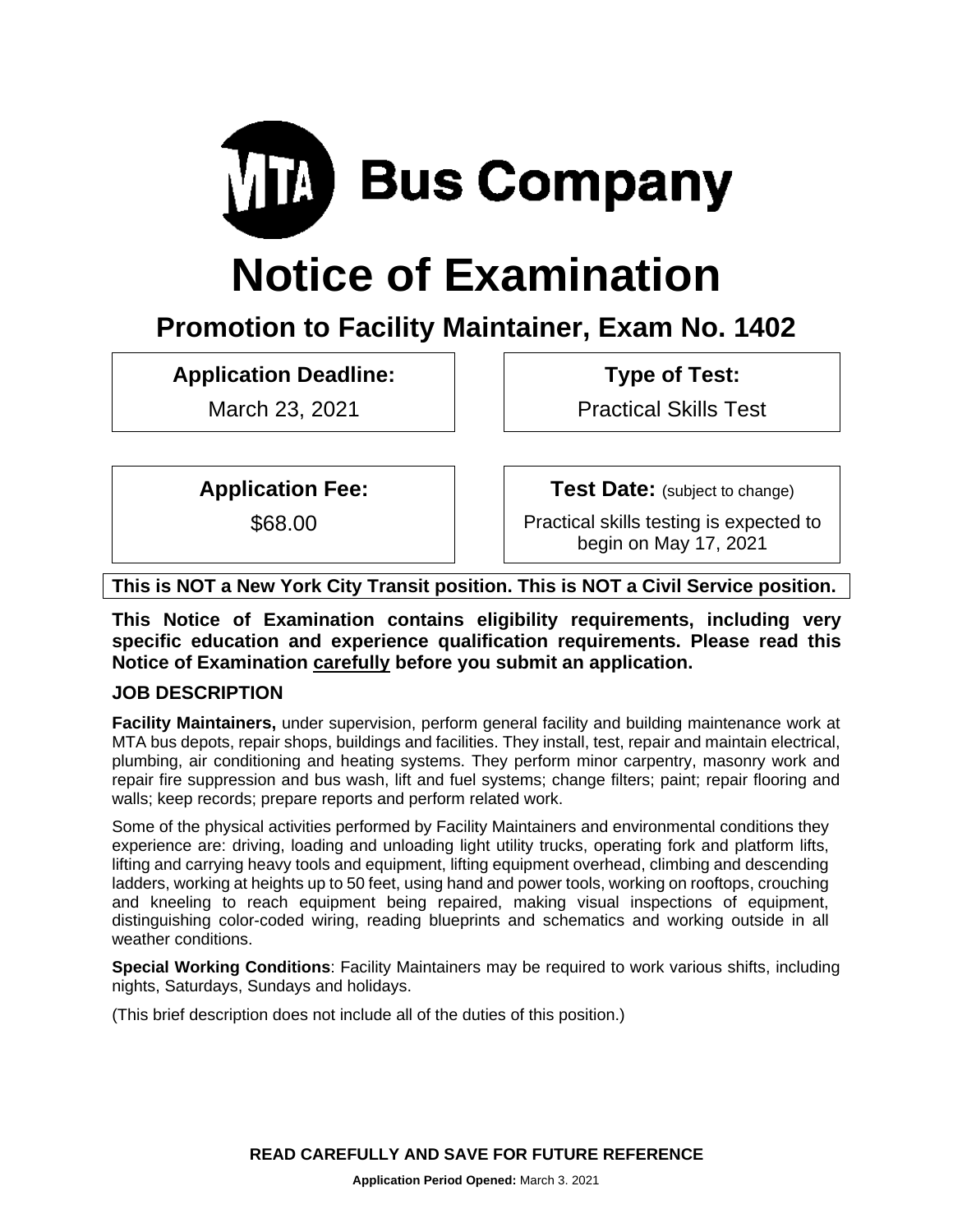# **SALARY**

The current minimum salary for Facility Maintainer at the Baisley Park, College Point, Eastchester, LaGuardia and Yonkers Depots is \$26.46 per hour for a 40-hour week increasing to \$37.80 per hour in the fourth year of service. The current minimum salary for Facility Maintainer at the Spring Creek Depot is \$25.37 per hour for a 40-hour week increasing to \$36.24 per hour in the fourth year of service. These rates are subject to change.

# **ELIGIBILITY TO TAKE EXAMINATION**

This examination is open to each employee of MTA Bus Company who **on the first date of practical skills test** is employed in the eligible titles of Maintainer, Helper, or Cleaner/Helper and is not otherwise ineligible; and

- 1) Is employed at Baisley Park, College Point, Eastchester, LaGuardia, Yonkers and is represented by the Transport Workers Union (TWU) Local 100, or is employed in Spring Creek Depot and represented by the Amalgamated Transit Union (ATU) Local 1181; and
- 2) Meets the education and experience qualification requirements below **by the last day of the application period.**

#### **Education and Experience Qualification Requirements:**

Maintainer: Maintainers who apply for this lateral position must have at least two (2) years' experience performing the installation, inspection, testing, repair and maintenance of electrical, plumbing, heating, air conditioning, fire suppression, carpentry, and masonry components and systems in residential and commercial buildings or facilities and are not otherwise ineligible.

#### Helper or Cleaner/Helper:

- A) Three years of full-time satisfactory mechanical experience performing the installation, inspection, testing, repair and maintenance of electrical, plumbing, heating, air conditioning, fire suppression, carpentry, and masonry components and systems in residential and commercial buildings or facilities; or
- B) Two years of full-time satisfactory experience as described in "A" above, plus completion of one of the following listed below:
	- i) Graduation from a recognized trade school or technical school, with a major course of study in any of the trades included in "A" above, or a closely related field totaling at least 600 hours; or
	- ii) Graduation from a vocational high school with a major course of study in the electrical, mechanical, plumbing, heating, air conditioning, carpentry or related fields; or
	- iii) An Associate or higher degree, from an accredited college or university with a major course of study in the electrical, mechanical, plumbing, heating, air conditioning, carpentry or closely related fields; and
- C) Is not otherwise ineligible.

#### **This experience MUST include electro-mechanical or HVAC systems, and at least one other facility maintenance system, such as fire suppression, masonry or carpentry.**

The vocational high school, technical school, or trade school must be approved by a State's Department of Education or a recognized accrediting organization. The college or university must be accredited by regional, national, professional or specialized agencies recognized as accrediting bodies by the U.S. Secretary of Education, and by the Council for Higher Education Accreditation (CHEA).

(Continued)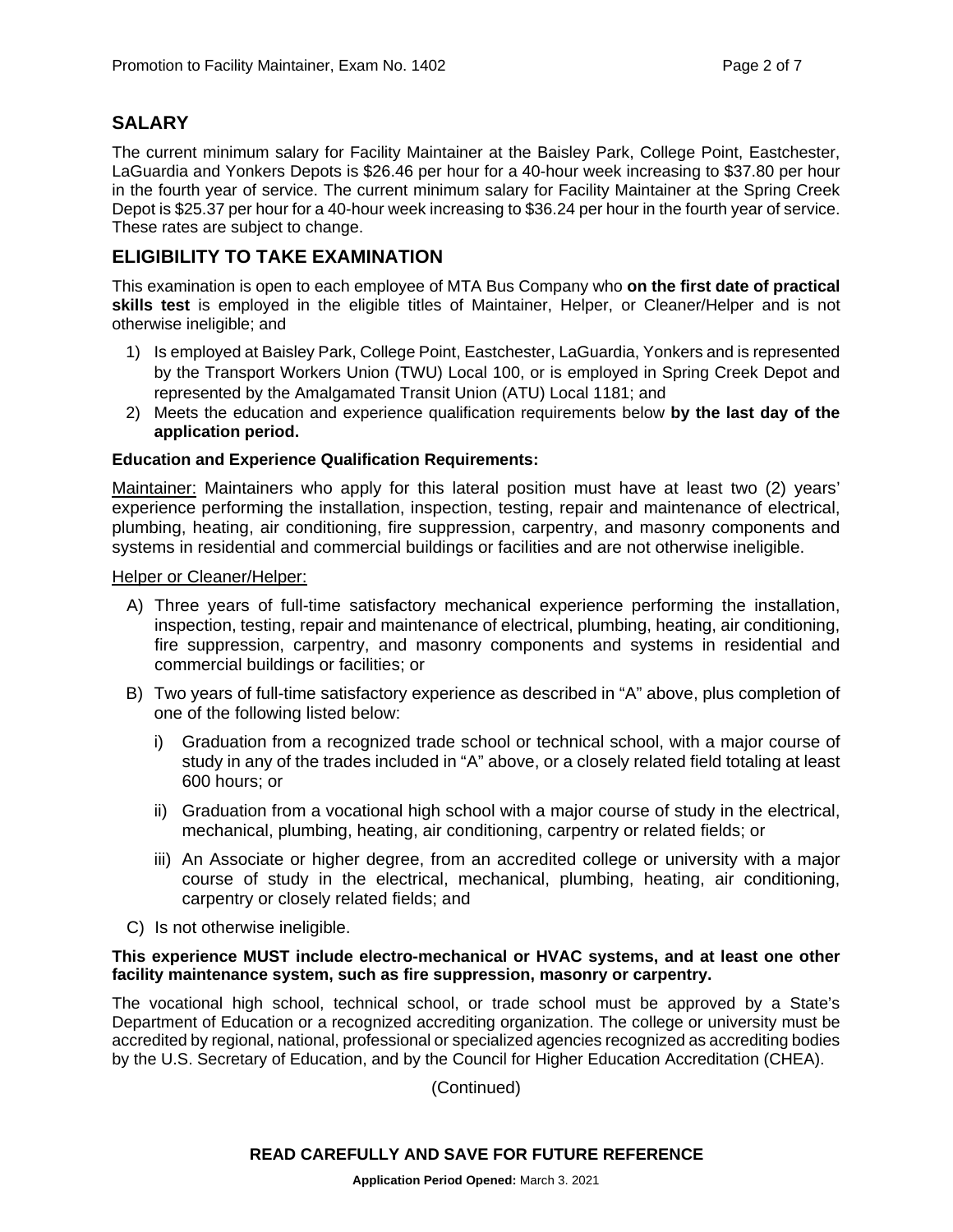# **ELIGIBILITY TO TAKE EXAMINATION** (Continued)

You are responsible for determining whether you meet the qualification requirements for this examination prior to applying. You may be given the practical skills test before we determine if you meet the qualification requirements. If you are marked "Not Qualified," your application fee will **not** be refunded, and you will **not** receive a score.

**Foreign Education Fact Sheet (required only if you need credit for your foreign education for this examination)**: If you were educated outside the United States, you must have your foreign education evaluated to determine its equivalence to education obtained in the United States. The services that are approved to make this evaluation, as well as instructions on how to submit this evaluation are listed in the Foreign Education Fact Sheet, which will be attached to this Notice of Examination during the application period. When you contact the evaluation service, ask for a "document-by-document" (general) evaluation of your foreign education. Your foreign education evaluation **must** be submitted directly to NYC Transit's Examinations Unit by the service completing the evaluation. Foreign education evaluations received directly from applicants will **not** be accepted. You may also visit [http://web.mta.info/nyct/hr/forms\\_instructions.htm](http://web.mta.info/nyct/hr/forms_instructions.htm) to access the Foreign Education Fact Sheet on our website.

**Note:** If you have earned a higher-level degree in the United States that supersedes the level and type of education required to meet the qualification requirements, you do not need to submit a foreign education evaluation. However, you must indicate that you have completed the higher-level degree in the United States; proof of acceptance into an academic program or school is not sufficient to determine satisfactory equivalency.

This examination is **not** open to employees of New York City Transit or MaBSTOA, or to employees of MTA agencies other than MTA Bus Company.

#### **REQUIREMENTS TO BE PROMOTED**

**Probation Completed:** At the time of promotion, you must have completed your probationary period in one of the eligible titles indicated in the above "Eligibility to Take Examination" section.

**Driver License Requirement for Maintainers and Helpers:** At the time of promotion, you must have a Commercial Driver License (CDL) valid in the State of New York with no disqualifying restrictions that would prevent you from performing the duties of this title.

**Driver License Requirement for Cleaner/Helpers**: If you are considered for promotion to the title of Facility Maintainer, you must meet the requirements in "1" or "2" below at the time of consideration for promotion:

- 1. A Class A or Class B Commercial Driver License (CDL) valid in the State of New York with a passenger endorsement and no disqualifying restrictions that would preclude the performance of the duties of this title; or
- 2. A Motor Vehicle Driver License valid in the State of New York and a Learner Permit for a Class A or Class B CDL valid in the State of New York with a passenger endorsement and no disqualifying restrictions.

If you qualify under "2" above, your promotion will be subject to the receipt of a Class A or Class B CDL valid in the State of New York with a passenger endorsement and no disqualifying restrictions at the end of a special training course in bus operation. If you fail to successfully complete the special training course in bus operation, including the receipt of a Class B CDL valid in the State of New York with a passenger endorsement and no disqualifying restrictions, your employment will be terminated or you will be returned to your previously held title. If you have serious moving violations, a license suspension or an accident record, you may be disqualified.

(Continued)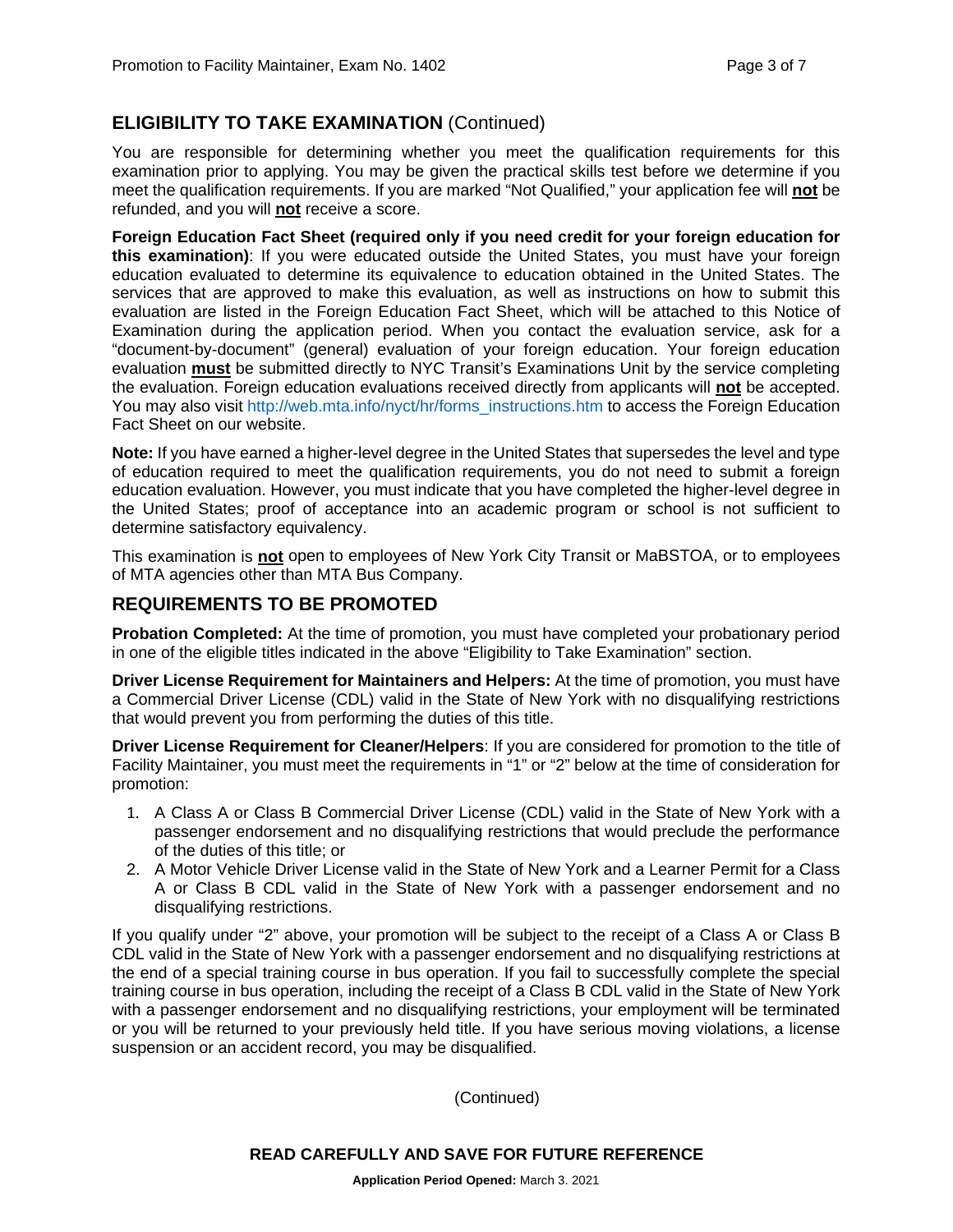# **REQUIREMENTS TO BE PROMOTED** (Continued)

The Class A or Class B Commercial Driver License (CDL) with a passenger endorsement and no disqualifying restrictions must be maintained for the duration of your employment in the title. Such license and/or Learner Permit must not include any restrictions which would preclude the performance of Facility Maintainer work.

**Commercial Motor Vehicle Driving Experience in the Military or New York National Guard**: If you are an active member or former member (discharged in the past year) of the military or New York National Guard and have experience driving a Commercial Motor Vehicle in the military or New York National Guard, you may be eligible for a waiver of the New York State commercial driving skills test through the New York State Department of Motor Vehicles. If you believe that you may be eligible for this waiver, you must apply for the waiver through the New York State Department of Motor Vehicles.

**Medical Requirement:** Medical guidelines have been established for the position of Facility Maintainer. Candidates will be examined to determine whether they can perform the essential functions of the position of Facility Maintainer. Where appropriate, a reasonable accommodation will be provided for a person with a disability to enable him or her to take the examination and/or perform the essential functions of the job.

**Drug Screening Requirement:** You must pass a drug screening in order to be promoted.

# **HOW TO SUBMIT AN APPLICATION**

If you believe you meet the requirements in the "Eligibility to Take Examination" section, you may submit an application during the application period. The MTA Exam Information Center, located in the lobby of 180 Livingston Street, Brooklyn, NY 11201, is currently closed. If you believe you have a special circumstance (e.g., a disability, military duty) that prevents you from applying as instructed below, please refer to the Special Circumstances Guide referenced in the "Special Arrangements" section below. Applications will **not** be accepted in person.

#### **Online Applications:**

- 1. If you are an active MTA employee, apply using the "BSC" employee portal at [www.mymta.info](http://www.mymta.info/) by the last day of the application period (non-active MTA employees and applicants requesting a fee waiver must email us by the last day of the application period at [examsunit@nyct.com](mailto:examsunit@nyct.com) for application instructions). Note: The application system may not function properly with mobile devices or tablets. For best results when applying, please use Internet Explorer, open a new window, and avoid having multiple tabs open in the same window.
- 2. Once you have logged in, click on the My Job Search ribbon and then click on Exams (non-Railroad).
- 3. Follow the steps to submit an application.
- 4. Active MTA employees must pay the application fee via payroll deduction.
- 5. A confirmation number will appear on the same page after submitting your application and authorizing a payroll deduction (Save this number for future reference).

**IMPORTANT**: Your application submission confirms that you have read this Notice of Examination, including any dates and the requirements.

**Application Fee**: This fee is generally not refundable. Under special circumstances, you may be entitled to a refund. Please refer to the Department of Citywide Administrative Services ("DCAS") General Exam Regulation E.3.4 to determine if you are entitled to a refund. Please visit [http://web.mta.info/nyct/hr/forms\\_instructions.htm](http://web.mta.info/nyct/hr/forms_instructions.htm) to access the DCAS General Exam Regulations online. Application fee refund requests, along with any relevant supporting documentation, should be emailed to [examsmakeups@nyct.com](mailto:examsmakeups@nyct.com) or mailed to the address in the "Correspondence" section below.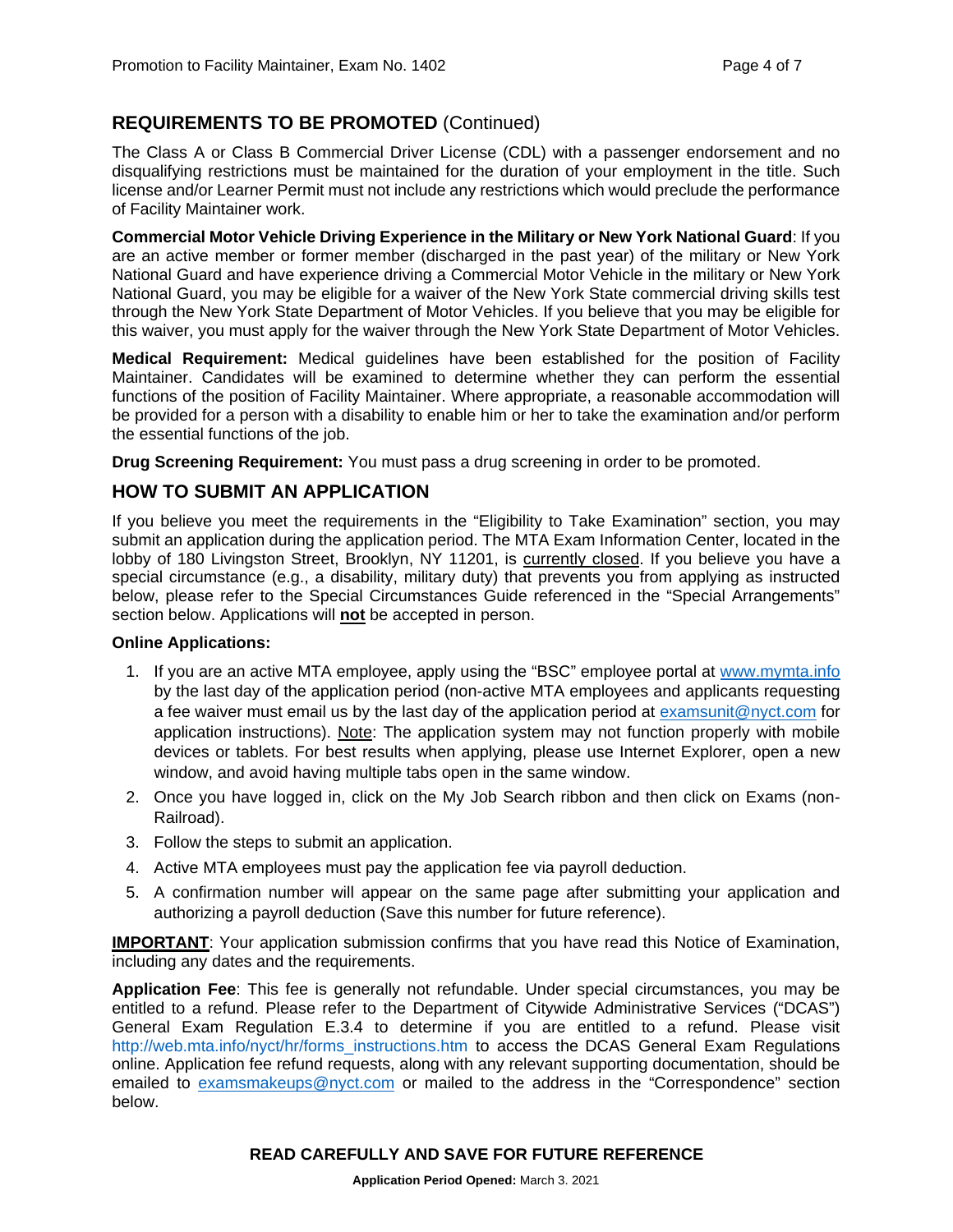#### **ADMISSION LETTER OR NOTICE OF PROPOSED DISQUALIFICATION**

An Admission Letter or a Notice of Proposed Disqualification will be mailed to you at least 10 days before the first date of the practical skills test. If you do not receive an Admission Letter or Notice of Proposed Disqualification at least 4 days before this date, you **must** email a request for a duplicate Admission Letter/Notice of Proposed Disqualification to [examsunit@nyct.com.](mailto:examsunit@nyct.com) A paper copy of the Admission Letter is your ticket for admission to the test.

Applicants **must** keep their mailing address **up to date**. Please refer to the "Correspondence" section below for instructions on how to update your address and other contact information.

#### **THE TEST**

You will be given a competitive practical skills test. A score of at least 70% is required to pass the competitive practical skills test.

You will be scheduled to take the test on a date indicated in the above "Test Date" box. You will be assigned to a test date and location, and you cannot request that your scheduled test date or location be changed, unless you meet the conditions in the "Special Arrangements" section below.

Your score on the competitive practical skills test will determine 85% of your final score. Your seniority will determine the remaining 15%. You must pass the competitive practical skills test to have your seniority credited. Your seniority score will be 70 plus 3 points for each year of service in MTA Bus Company or one of the private bus companies consolidated under MTA Bus Company to a maximum of 100 for 10 years or more of eligible service. Partial seniority credit will be given for each day served as an MTA Bus Company employee. Time serviced prior to a break in service of more than one year will not be credited.

The competitive practical skills test may test your ability to install, inspect, test, repair and maintain a facility's electrical, plumbing, heating, air conditioning, fire suppression, carpentry and masonry components and systems.

#### **TEST ADMINISTRATION GUIDELINES**

**Warning:** You are not permitted to enter the test site with cellular phones, smart watches, beepers, pagers, cameras, portable media players, or other electronic devices. Calculators are permitted; however, they must be hand-held, battery or solar powered, numeric only. Calculators with functions **other than** addition, subtraction, multiplication and division **are prohibited**. Electronic devices with an alphabetic keyboard or with word processing or data recording capabilities such as planners, organizers, etc. are prohibited. If you use any of these devices in the building at any time before, during or after the test, you may **not** receive your test results, your test score may be nullified, and your application fee will **not** be refunded.

**Social Distancing** and other safety protocols, **including the wearing of masks**, will be required during the administration of the test. Further details will be provided on your admission letter.

You may not have any other person, including children, present with you while you are being processed for or taking the test and no one may wait for you inside of the test site while you are taking the test.

**Leaving:** You must leave the test site once you finish the test. If you leave the test site after being fingerprinted but before finishing the test, you will not be permitted to re-enter. If you disregard this instruction and re-enter the test site, you may not receive your test results, your test score may be nullified, and your application fee will not be refunded.

**Proof of Identity:** You must present your MTA Bus Company employee ID when you arrive to take the test.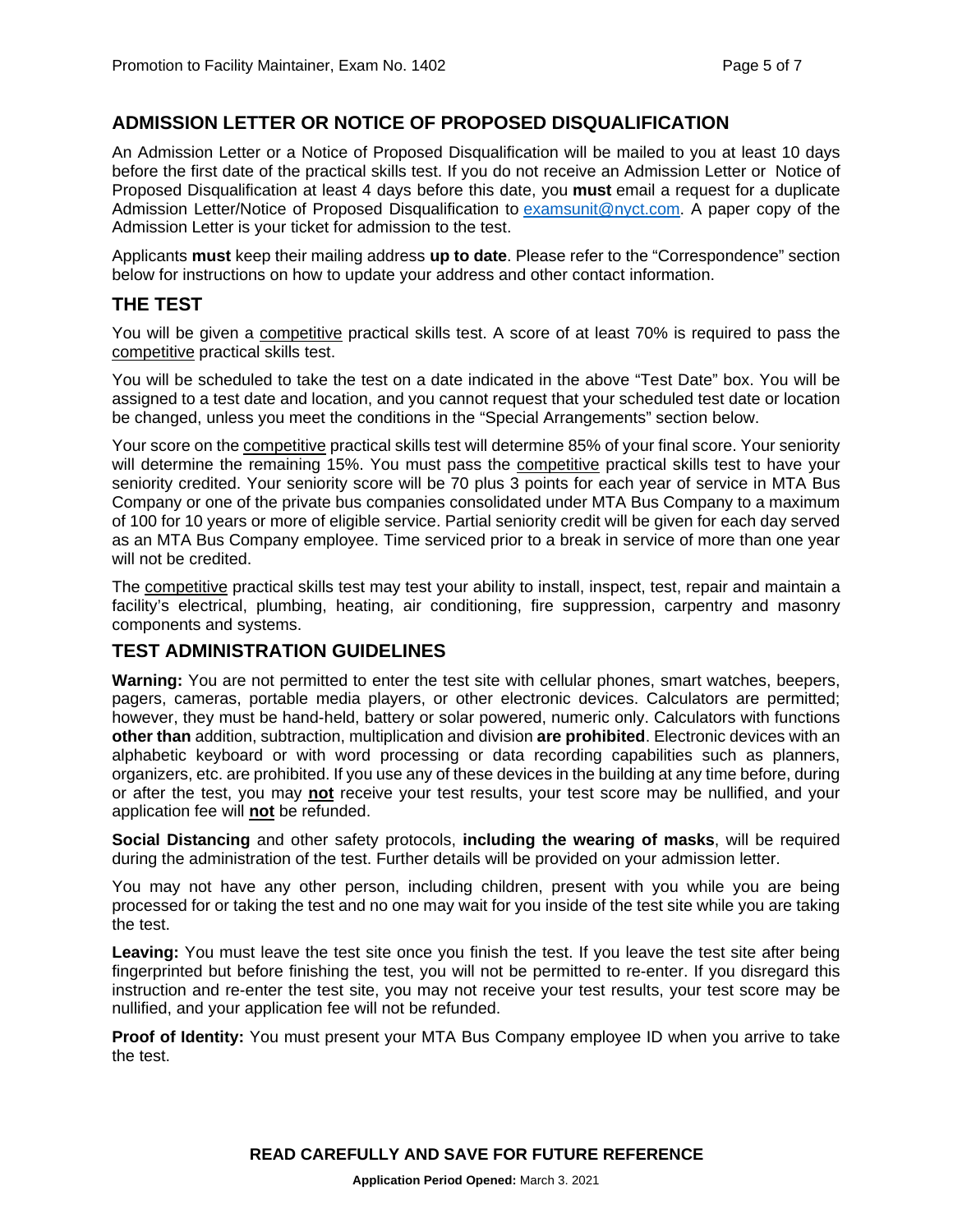#### **THE TEST RESULTS**

If you pass the competitive practical skills test and are marked eligible, your name will be placed in final score order on an eligible list and you will be given a list number. You will be notified by mail of your test results. If you meet all requirements and conditions, you will be considered for promotion when your name is reached on the eligible list.

#### **SPECIAL ARRANGEMENTS**

**Late Applications**: Refer to the "Correspondence" section below to contact the Examinations Unit to determine the procedure for submitting a late application if you meet one of the following conditions:

- 1. You are absent from work for at least one-half of the application period and are unable to apply for reasons such as vacation, sick leave or military duty; or
- 2. You become eligible after the above application period, but before the first test date.

**Special Test Accommodations:** If you plan to request an alternate test date due to your religious observance or special testing accommodations due to disability, please follow the instructions included in the Special Circumstances Guide, which is accessible online at [http://web.mta.info/nyct/hr/forms\\_instructions.htm](http://web.mta.info/nyct/hr/forms_instructions.htm) and will be attached to this Notice of Examination during the application period. An alternate test date due to religious observance must be requested no later than 15 days prior to the date on which practical skills testing is expected to begin. Special testing accommodations due to disability must be requested no later than 30 days prior to the date on which practical skills testing is expected to begin.

**Make-Up Tests:** You may apply for a make-up test if you cannot take the practical skills test as scheduled for any of the following reasons:

- 1. Compulsory attendance before a public body; or
- 2. On-the-job injury or illness caused by municipal employment where you are an officer or employee of the City; or
- 3. Absence from the test within one week after the death of a spouse, domestic partner, parent, sibling, child, or child of a domestic partner where you are an officer or employee of the City; or
- 4. Absence due to ordered military duty; or
- 5. A clear error for which MTA New York City Transit is responsible; or
- 6. A temporary disability, pregnancy-related, or child-birth related condition preventing you from taking the test.

To request a make-up test, submit your request with documentation of the special circumstances that caused you to miss your test (as attachments) by email to [examsmakeups@nyct.com](mailto:examsmakeups@nyct.com) or by mail to the address in the "Correspondence" section below as soon as possible.

# **CORRESPONDENCE**

**Change of Contact Information:** It is critical that you keep your contact information (i.e., telephone number, mailing address and/or email address) current with MTA New York City Transit. You may miss important information about your exam(s) or consideration for appointment or promotion, including important information that may require a response from you by a specified deadline, if we do not have your correct contact information. To update your contact information, you may email us at [examsunit@nyct.com](mailto:examsunit@nyct.com) with the subject "Contact Info Update," or you may mail your request to the address at the end of this section. Your request must include your full name, exam title(s), exam number(s) and your old and new telephone numbers, mailing and/or email address**. MTA employees must also visit the employee portal at** [www.mymta.info](http://www.mymta.info/) **to update their contact information through the MTA Business Service Center (BSC).**